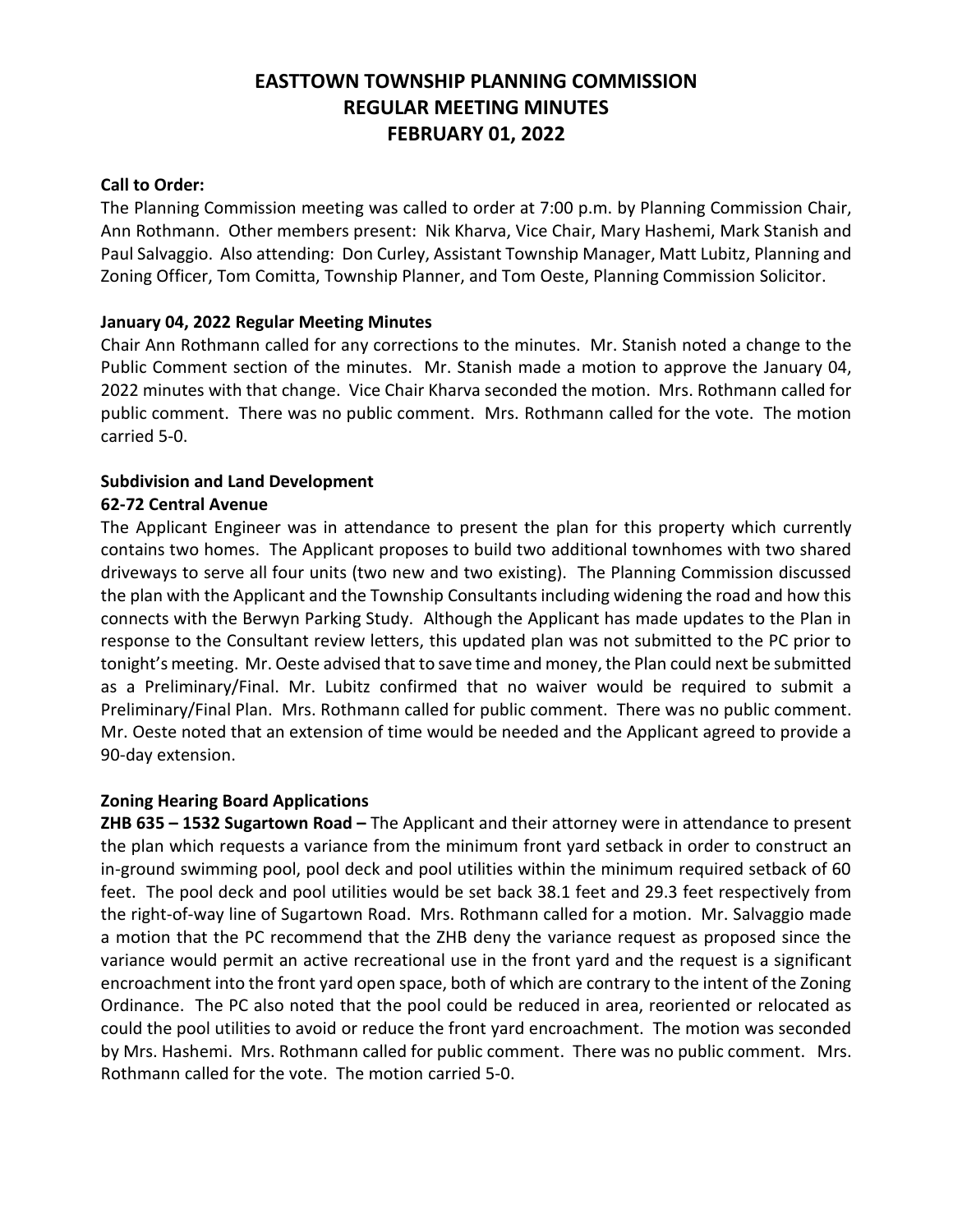#### **ZHB 636 – 416 Green Hill Lane**

The property owners and their architect were in attendance to present their plan to construct a detached one and one-half car garage to house a handicapped accessible van used to transport the owners' son. The Applicants request a variance from the minimum side yard setback of 20 feet in order to construct the garage which would be set back 12 feet from the side lot line. The Planning Commission discussed the plan and asked questions of the applicant. Mrs. Rothmann called for a motion. Mrs. Hashemi made a motion that the PC recommends that the ZHB deny the variance from the minimum side yard setback. Mr. Stanish seconded the motion. The PC was appreciative of the applicants' care for their son and their desire to garage the van. They noted that the garage could be relocated toward the rear of the property and out of the side yard and still meet the needs of the applicants. The PC does not favor encroachment into the required yard open space, which is contrary to the intent of the Zoning Ordinance. Mrs. Rothmann called for public comment. Mark Ward, 208 Dorset Road commented on the recommendation. Mrs. Rothmann called for the vote. The motion carried 4-1 with Mrs. Rothmann voting nay.

# **Historic Asset Demolition Applications**

**226 Exeter Road** – The Planning Commission discussed the merits of the demolition permit. The property is improved with an historic carriage house structure which is used as a residence. The owner proposes to demolish an existing small porch and construct a new covered porch and a garage addition on the south side of the building which will be accessed from Fairfield Road. The renovation also includes demolition of small areas of the existing building walls to enlarge window and door openings. Kathleen Weiss, Historical Commission (HC) PC liaison, noted that the HC reviewed the plans and recommends approval as proposed. Mrs. Hashemi made a motion that the PC recommend that the Board of Supervisors support this application. Mr. Stanish seconded the motion. Mrs. Rothmann called for public comment. There was no public comment. Mrs. Rothmann called for the vote. The motion carried 5-0.

## **422 W. Waterloo Road**

Ted Babiy, the Applicant, was in attendance to present the plan. The property was previously subdivided into three lots. Lot 1 is improved with an historic single-family detached dwelling. The core of the dwelling consists of two structures, one approximately 200 years old and the other approximately 100 years old. The dwelling was improved over the years with several additions. The owner proposes to demolish several building additions that were constructed in 2008 around the existing core historic structures. The Applicant proposes to construct an addition which will be architecturally consistent with the core structures that will remain. Kathleen Weiss noted that the HC supports the demolition. Mrs. Rothmann made a motion that the PC recommend that the Board of Supervisors approve this demolition permit application. Mrs. Hashemi seconded the motion. Mrs. Rothmann called for public comment. There was no public comment. Mrs. Rothmann called for the vote. The motion carried 5-0.

## **439 Beaumont Road**

The Applicant was in attendance to present their plan which proposes to demolish the existing roof and reconstruct it at a greater height to provide additional, functional living space. The renovation will also include the construction of a vestibule and new façade treatments consistent with the historic character of the building. The HC reviewed the plans and recommended approval as proposed. The PC discussed the plan and asked questions of the applicant. Mr. Stanish made a